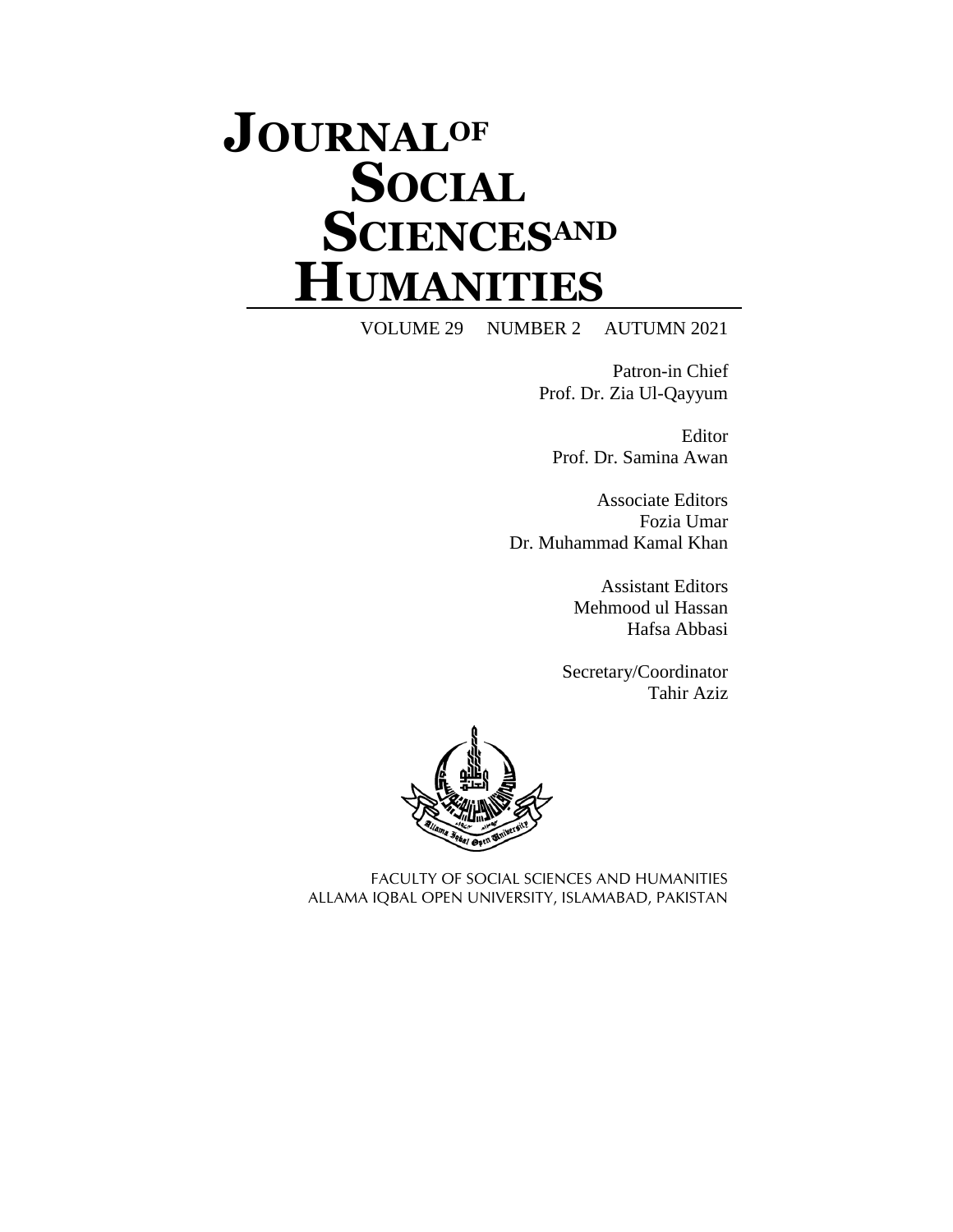Published by Faculty of Social Sciences and Humanities Allama Iqbal Open University Islamabad, Pakistan Autumn 2021

© Journal of Social Sciences and Humanities 2021 All rights reserved. No part of this journal may be reproduced with any form or by any electronic or mechanical means including information storage and retrieval systems without prior permission in writing from the Editor, JSSH*.*

HEC Recognized, Category "Y"

Cover design by Hameed Zahid

Typeset by Hameed Zahid

Printed and bound by AIOU-Printing Press, Islamabad, Pakistan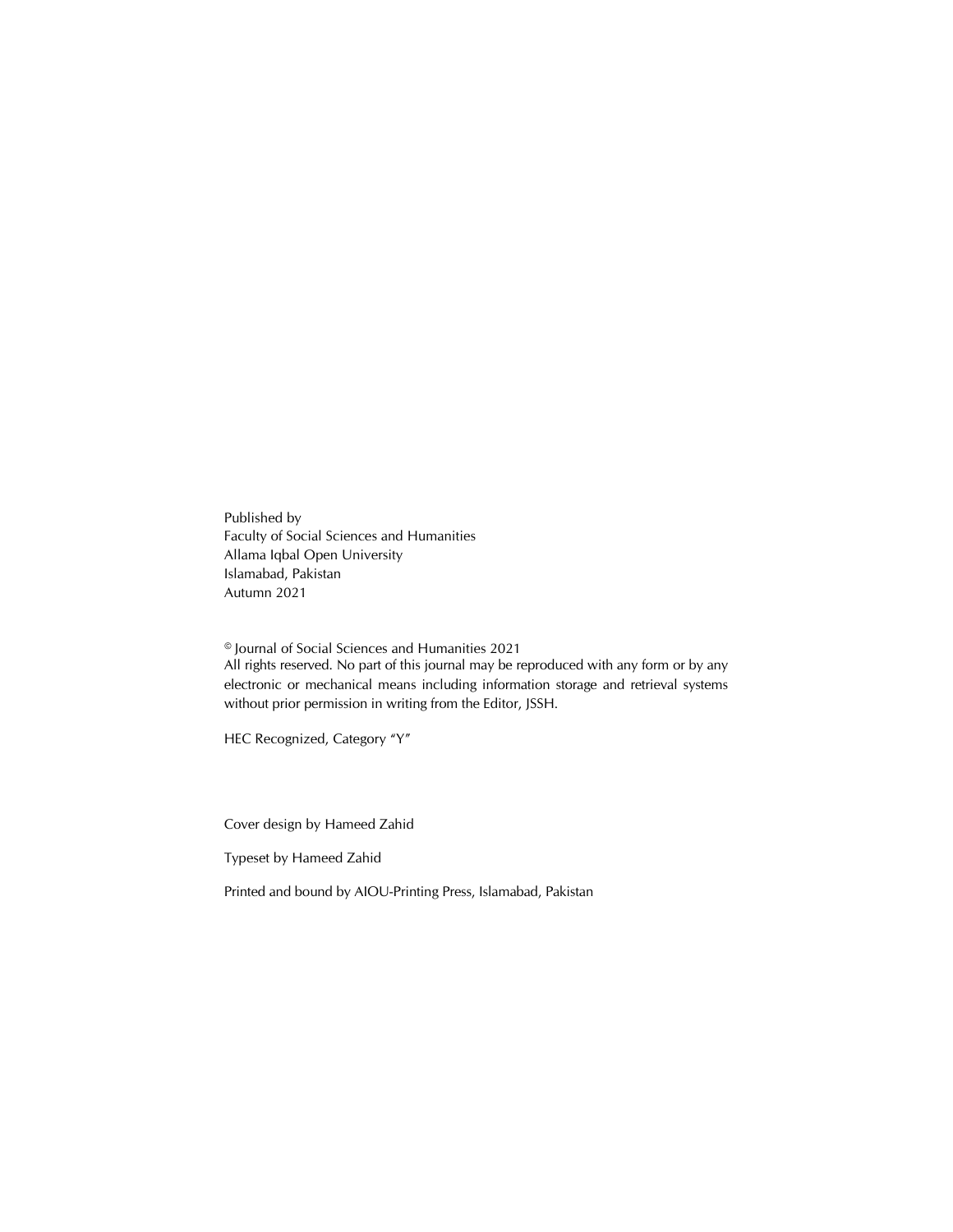## **EDITORIAL BOARD**

| <b>Patron-in Chief</b>    | Prof. Dr. Zia Ul-Qayyum<br>Vice-Chancellor, AIOU                                                                                                                     |
|---------------------------|----------------------------------------------------------------------------------------------------------------------------------------------------------------------|
| Editor                    | Prof. Dr. Samina Awan<br>Chairperson, Department of History, Faculty of Social Sciences &<br>Humanities, AIOU                                                        |
| <b>Associate Editors</b>  | Fozia Umar<br>Lecturer, Department of History, AIOU<br>Dr. Muhammad Kamal Khan<br>Assistant Professor, Department of English Language & Applied<br>Linguistics, AIOU |
| <b>Assistant Editors</b>  | Mehmood ul Hassan<br>Lecturer, Department of Business Administration, AIOU<br>Hafsa Abbasi<br>Lecturer, Department of Law, AIOU                                      |
| Secretary/<br>Coordinator | Tahir Aziz<br>Department of History, AIOU                                                                                                                            |
| <b>Advisory Board</b>     | Prof. Dr. David J. Corner<br>Advisor to the Principal, University of St. Andrews, College Gate<br>North Street, St. Andrews, Fite, KY16 9AJ, Scotland, UK            |
|                           | Prof. Dr. Mughees Ud din Sheikh<br>Dean, School of Media and Communication Studies,<br>University of Central Punjab, Lahore                                          |
|                           | Prof. Dr. Robert Nichols<br>The Richard Stockton College of NJ, USA                                                                                                  |
|                           | Prof. Dr. Rafique Afzal<br>Department of History, Quaid-i-Azam University, Islamabad,<br>Pakistan                                                                    |
|                           | Prof. Dr. Gita Dharampal-Frick<br>Director, South Asian Institute, University of Heidelberg<br>Im Neuenhemer Feld 330, D-69120<br>Heidelberg, Germany                |
|                           | Prof. Dr. Samina Amin Qadir<br>Vice Chancellor, Fatima Jinnah Women University, Rawalpindi,<br>Pakistan                                                              |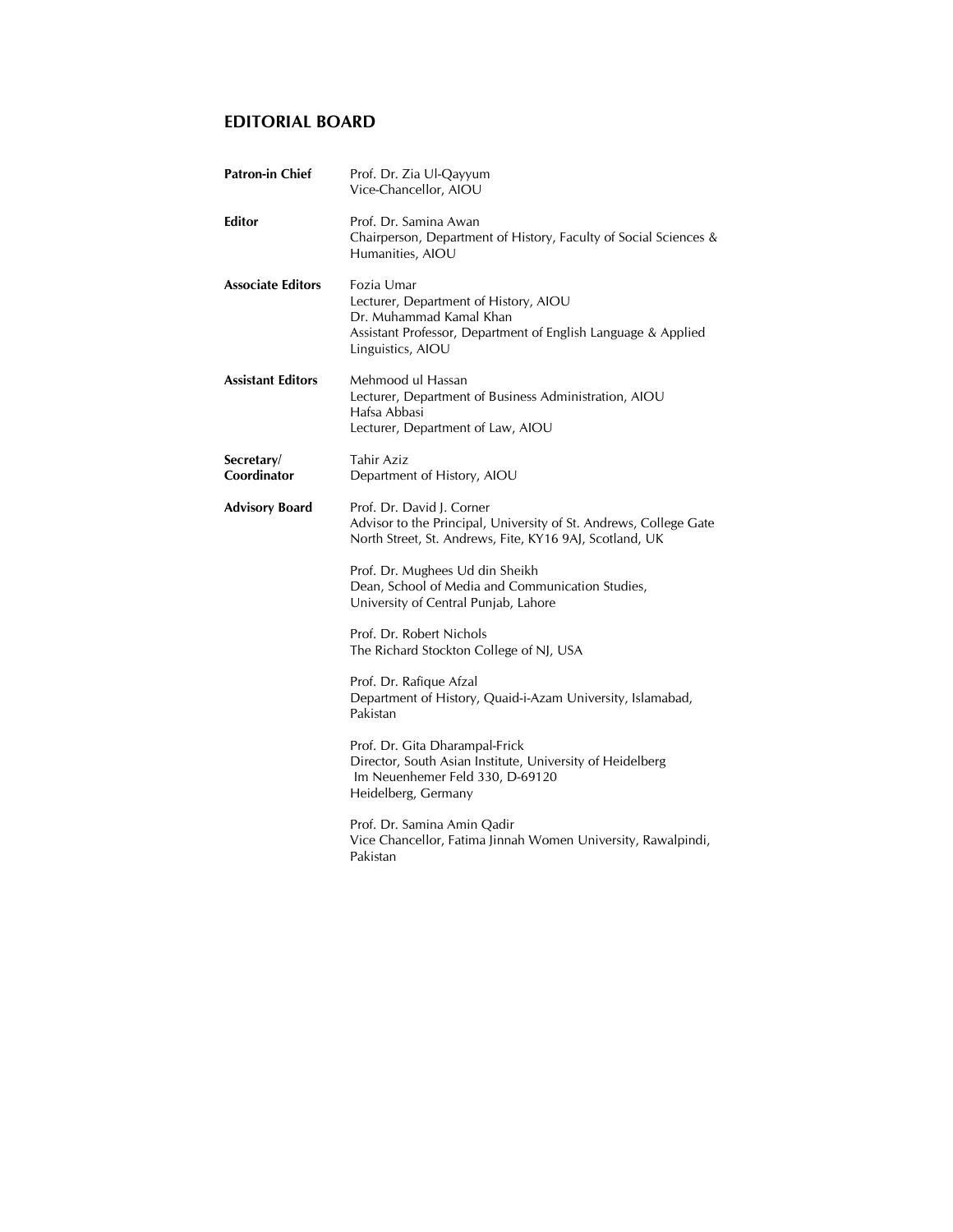Dr. Usman Ghani Joint Director Institute of Management Sciences Peshawar, Pakistan

Yahya R. Kamalipour Professor and Head, Department of Communication & Creative Arts, Director Center for Global Studies, Purdue University Calumet, 2200 169th Street Hammond, IN 46323-2094, USA

Prof Pritam Singh, Oxford School of Global and Area Studies, University of Oxford

Prof. Dr. Mushtaq A Sajid Senior Dean Faculty of Management Sciences University of Kotli, AJK

Dr. Agnieszka Nitza-Makowska Deputy Head of the Chair of Social, Political and International Studies with Respect to English Language Curricula Institute of International Relations and Sustainable Development Collegium Civitas Pl. Defilad 1, 00-901 Warsaw, Poland

Prof. Diego Abenante, MA, PhD South Asian and Islamic History Delegate for International Student Mobility Department of Political and Social Sciences University of Trieste, Italy

Prof. Dr. David Gilmartin Department of History NC State University Raleigh, North Carolina, USA